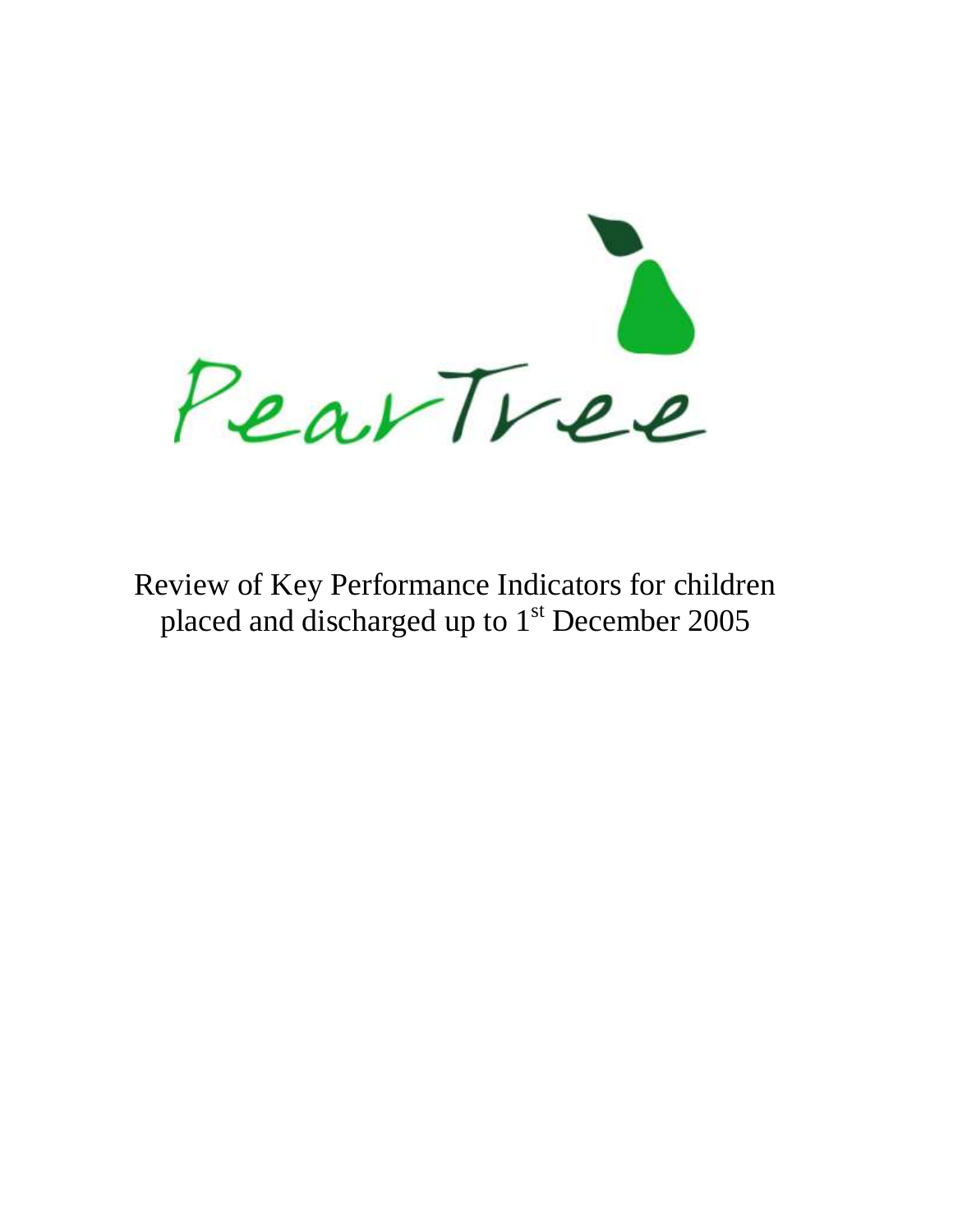# Introduction

In January 2005 whilst undertaking internal training course on the Recovery and Intervention Plan a newly recruited and somewhat sceptical member of staff asked the question ' how do we know that our intervention had helped the young people in our care?' with particular reference to once they have left. My yardstick at the time had always been that it was our priority to provide these young people with a childhood that up to now had been denied from them, in an attempt to correct mistakes and right wrongs. The measure of this could only be the amount of opportunities we created for young people and how hard we had tried to create them, acknowledging that once young people leave care and in many cases return home it is very difficult to evaluate what benefits have been retained.

This comment did however cause me to ponder and try to think how we could measure the work that we undertake here, as other industries have become more familiar with. Certain aspects cannot be measured, quality of relationships, the kind of nurturing that is received over along period of time, the enjoyment of activities and the wide range of activities that someone may partake in or have the opportunity to experience.

There are also things that could be measured that have in time been added to our Referral Procedure and may provide us with statistics in the future but we are unable to answer at the moment without much more lengthy research and perhaps the end result would be inaccurate because of the absence of full information, and this question quite simply being the number of placements young people have had prior to coming into Pear Tree, which in the majority of circumstances are many. Some of the young people currently in our care have experienced up to 15 placements, Pear Tree being the last providing the opportunity for stabilisation and then progressive, constructive work.

This brings us on to perhaps one of the most important points when considering the information you are about to look at. This information is based on the young people that have left our care by  $1<sup>st</sup>$  December 2005 and does not include the current population. A number of these children have been with us for five or six years and whose details would add to the strength of evidence seen within.

So what can we measure and what are the priorities?

Perhaps we should start with what is or what is not a successful placement. These fall into a number of categories, successful placements being those placement s that have lived the full duration of the intended period of time the young people were meant to be with us and left in a positive way building on success.

Unsuccessful placements can be divided into two categories. Generally speaking the young people who for whatever reason we have had to negotiate with Local Authorities to find alternative provision because our view or in many cases a general consensus view was that we were unable to meet the needs of these young people, not because we were inadequate in any way but the type of provision with its focus on normalisation and achieving a normal developmental pathway simply was not an achievable target. The other category is those young people who for whatever reason have simply failed to return from home and it is this small number that in most other organisations would be called an unsuccessful placement or a break down.

Then other key performance indicators need to be considered:

Was the young persons level of supervision able to reduce over a period of time?

Did the young person engage with work that we were offering such as Education and training etc?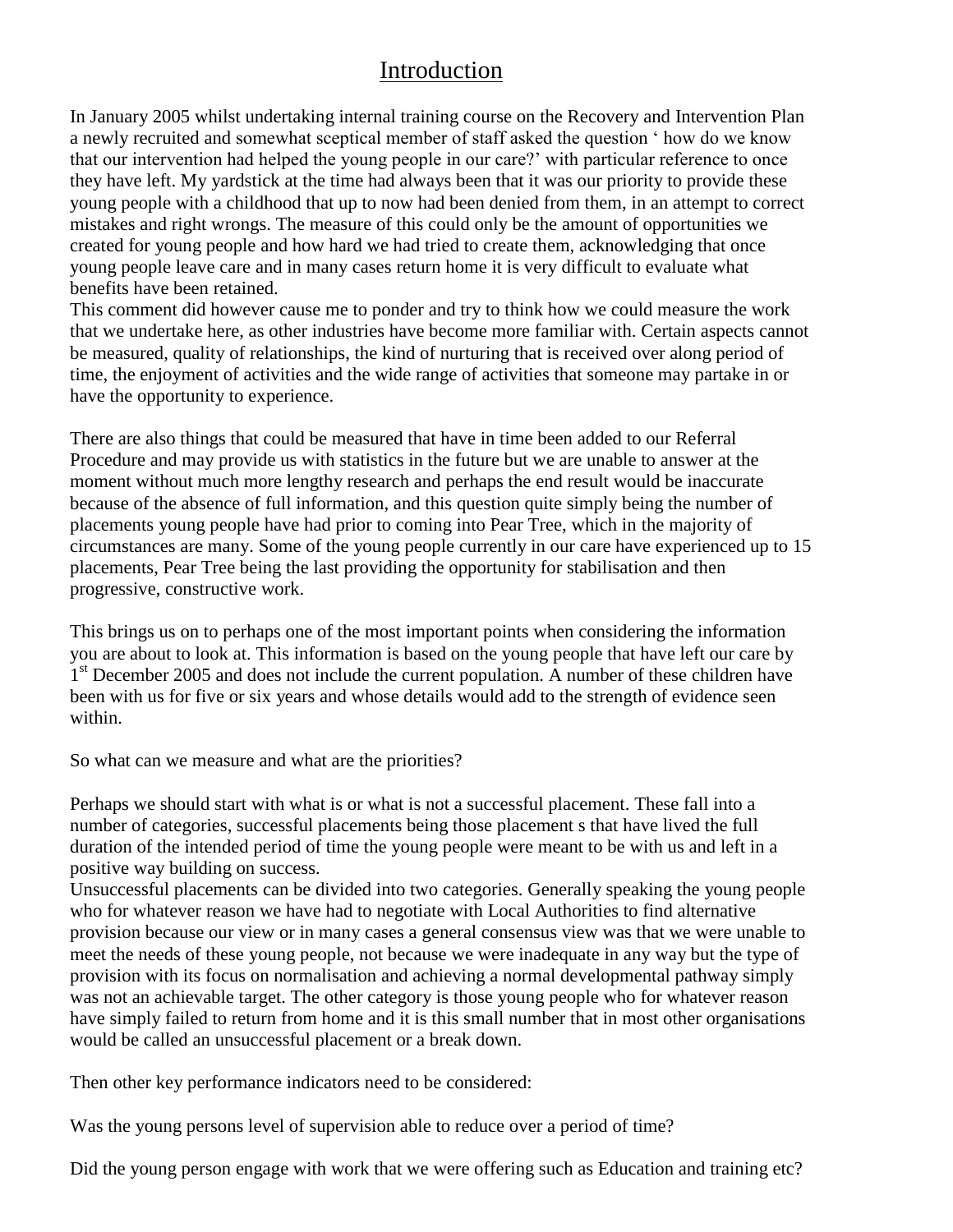Did they move on to outside facilities independent of Pear Tree?

The yardsticks are there to be seen and you may find an interesting trip down memory lane particularly for those who have been here a long time. In respect of considering the evidence gathered a great deal of which has been collected from peoples memories although evidence on the files should be there to back up the assessments and conclusions.

I hope that this document provides and interesting tool and its intention is to be thought provoking and stimulus for future discussion but also a way of perhaps putting our work into some kind of context and measuring our overall performance, between 1990 – 2005.

### **David Bartlett**

Managing Director

9<sup>th</sup> December 2005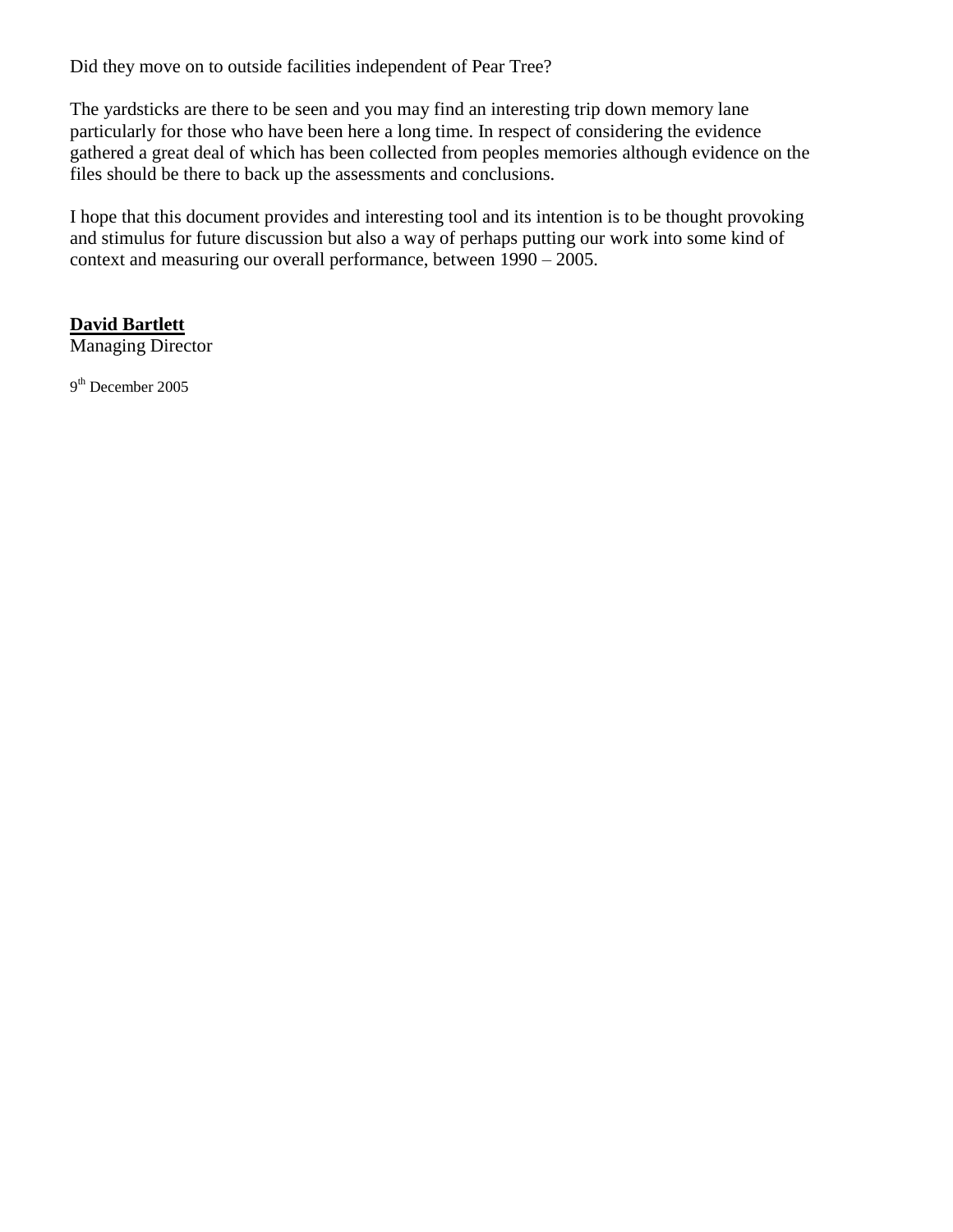## *Statistics of children/young people looked after and discharged by 1st December 2005*

|                                                                                  | 39   |
|----------------------------------------------------------------------------------|------|
|                                                                                  | 33.7 |
|                                                                                  |      |
|                                                                                  |      |
| (Out of which twelve moved on in a planned way, four failed to return from home) |      |

#### **Statistics of Children/Young people moved on**

■ Successful □ Unsuccessful



## *Statistics of successful placements*

| -15 |
|-----|

#### **Breakdown of Successful Placements**

■ Returned home ■ Other Facilities □ Independence

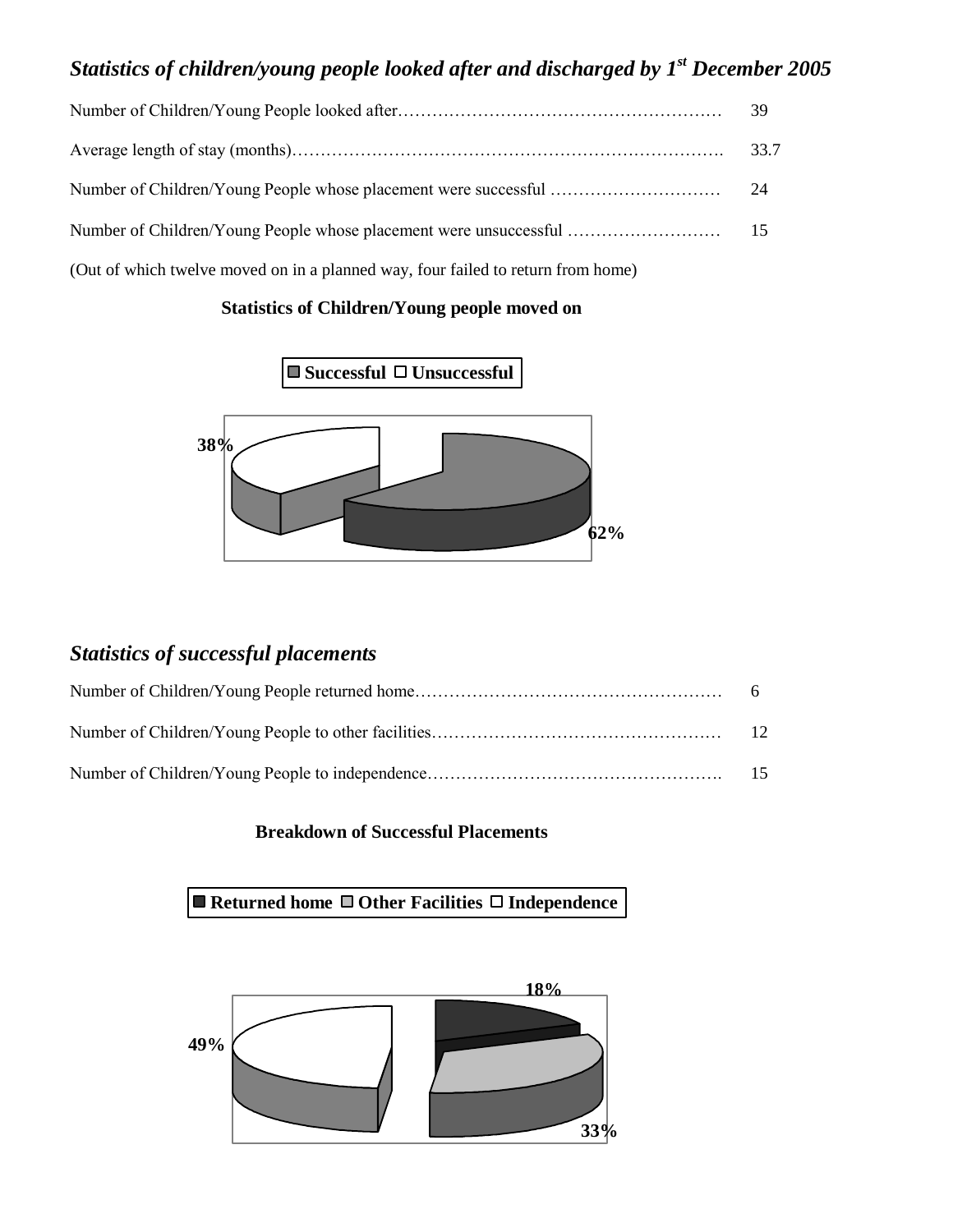## *Breakdown of Unsuccessful placements*

| Number of Children/Young People who left in a planned way with negotiated discharge to |               |
|----------------------------------------------------------------------------------------|---------------|
|                                                                                        | 11            |
|                                                                                        | $\mathcal{A}$ |

### **Statistics of Unsuccessful Placements**



## *Influencing factors of Unsuccessful placements*

| Reason for unsuccessful placement was deteriating emotional or mental health beyond our | $\mathbf{\Lambda}$ |
|-----------------------------------------------------------------------------------------|--------------------|
|                                                                                         |                    |

### **Influencing factors for unsuccessful placements**

| ■ Influence of Parents/significant others                  |
|------------------------------------------------------------|
| □ Deteriorating emotional/Mental health beyond our control |
| $\Box$ Failure to respond to system                        |

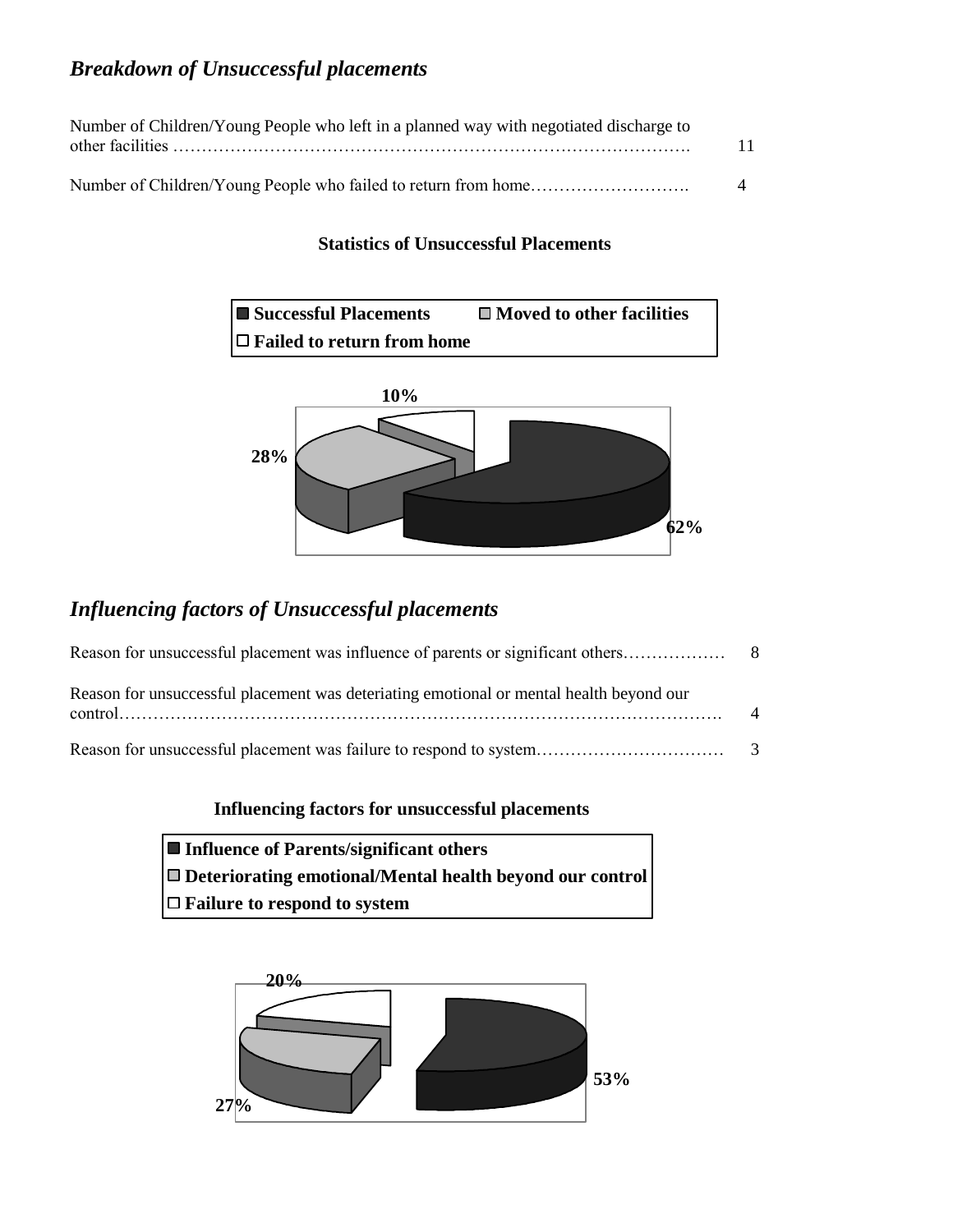# **Statistics for successful placements**

## *Supervision*

|                                                                                     | 24 |
|-------------------------------------------------------------------------------------|----|
| Number of Children/Young People who's supervision level dropped from high to medium |    |
| Number of Children/Young People who's supervision level dropped from high to low    | 15 |
| Number of Children/Young People who's supervision level stayed the same             |    |

### **Level of Supervision for successful placemens**

### **■ From High to Medium** □ From High to Low ■ Stayed the Same



## *Education*

| Pear Tree | Number of Children/Young People who engaged in education/work experience organised by<br>24            |
|-----------|--------------------------------------------------------------------------------------------------------|
|           | Number of Children/Young People who did not engaged in education/work experience<br>$\Omega$           |
|           | Statistics of Children/Young people who engaged in<br>education/work experience organised by Pear Tree |
|           | $\Box$ Engaged $\Box$ Did not engage                                                                   |
|           | 0%                                                                                                     |
|           |                                                                                                        |

**100%**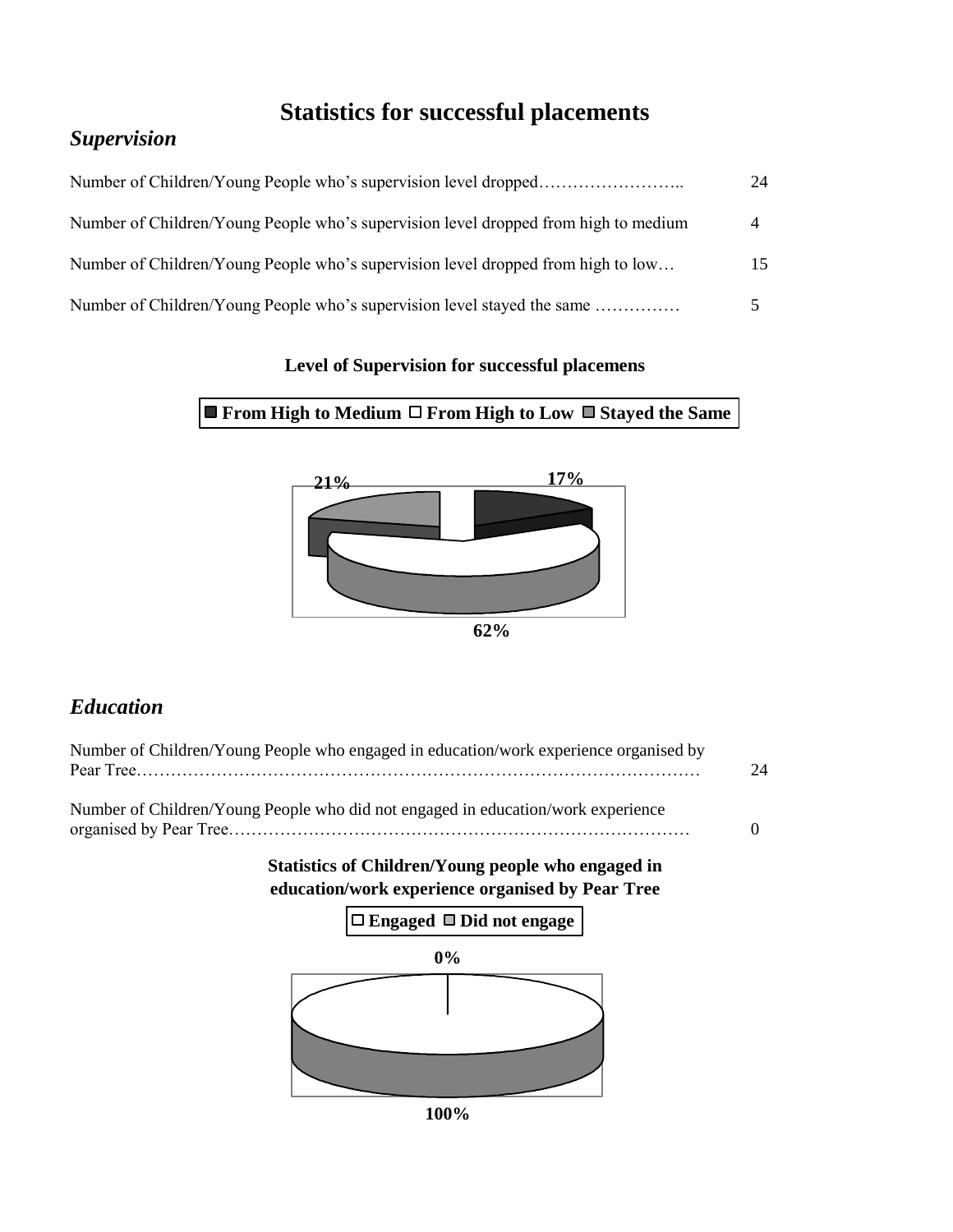| Number of Children/Young People whilst at Pear Tree attended College/Work/School         | 14 |
|------------------------------------------------------------------------------------------|----|
| Number of Children/Young People whilst at Pear Tree did not attended College/Work/School |    |
|                                                                                          | 10 |

## **Statistics of Children/young people who attended indipendant school/college/work**

**Engaged Did not engage**

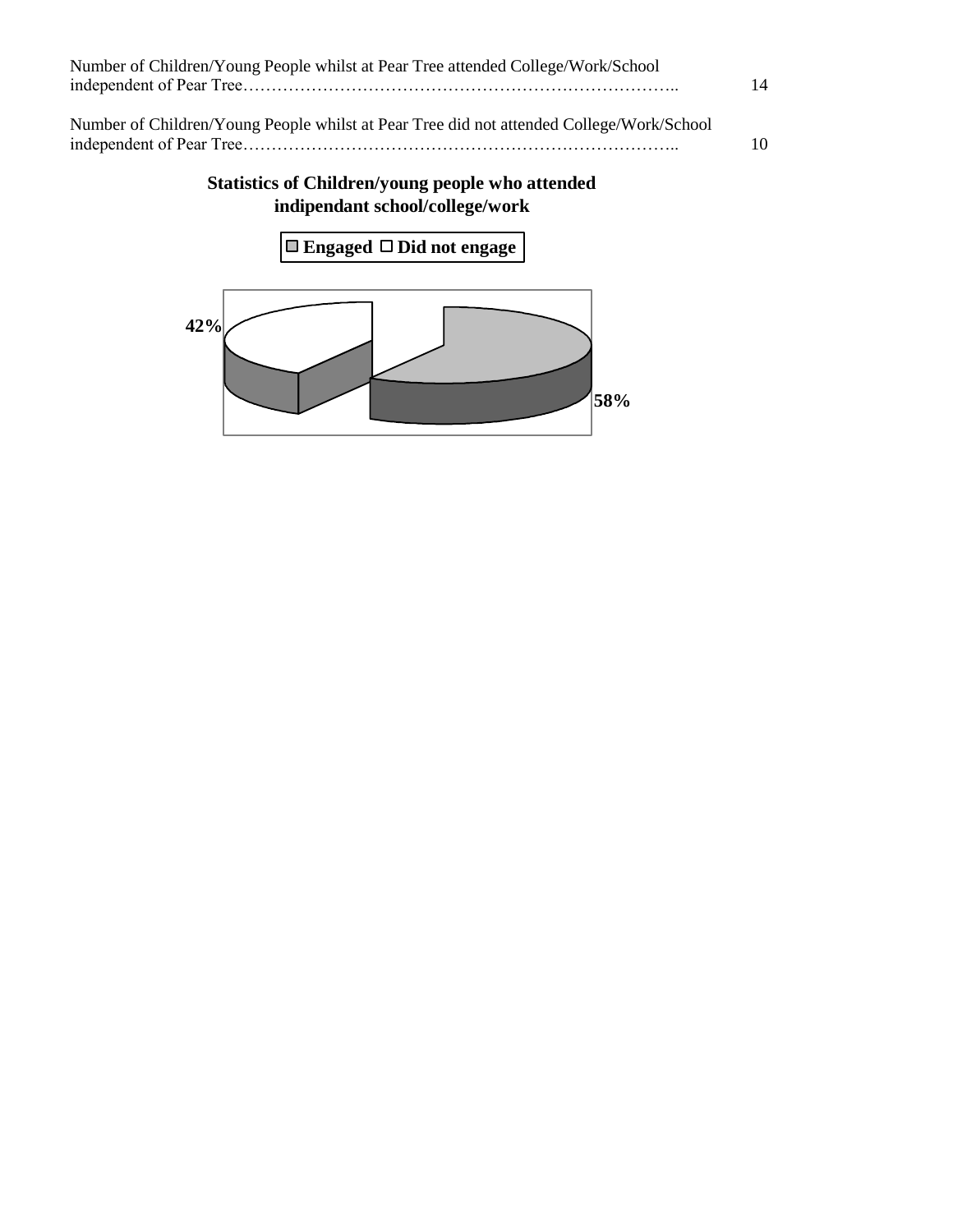# **Statistics for unsuccessful placements**

## *Supervision*

| Number of Children/Young People who's supervision level dropped from high to medium |   |
|-------------------------------------------------------------------------------------|---|
| Number of Children/Young People who's supervision level dropped from high to low    | 2 |
| Number of Children/Young People who's supervision level stayed the same             | 9 |

### **Level of Supervision for unsuccessful placements**

### **■ From High to Medium** □ From High to Low ■ Stayed the Same



## *Education*

| Number of Children/Young People who engaged in education/work experience organised by |             |
|---------------------------------------------------------------------------------------|-------------|
|                                                                                       | $\mathbf Q$ |
|                                                                                       |             |
| Number of Children/Young People who did not engaged in education/work experience      |             |
|                                                                                       | 6           |

### **Statistics of Children/young people who attended indipendant school/college/work**

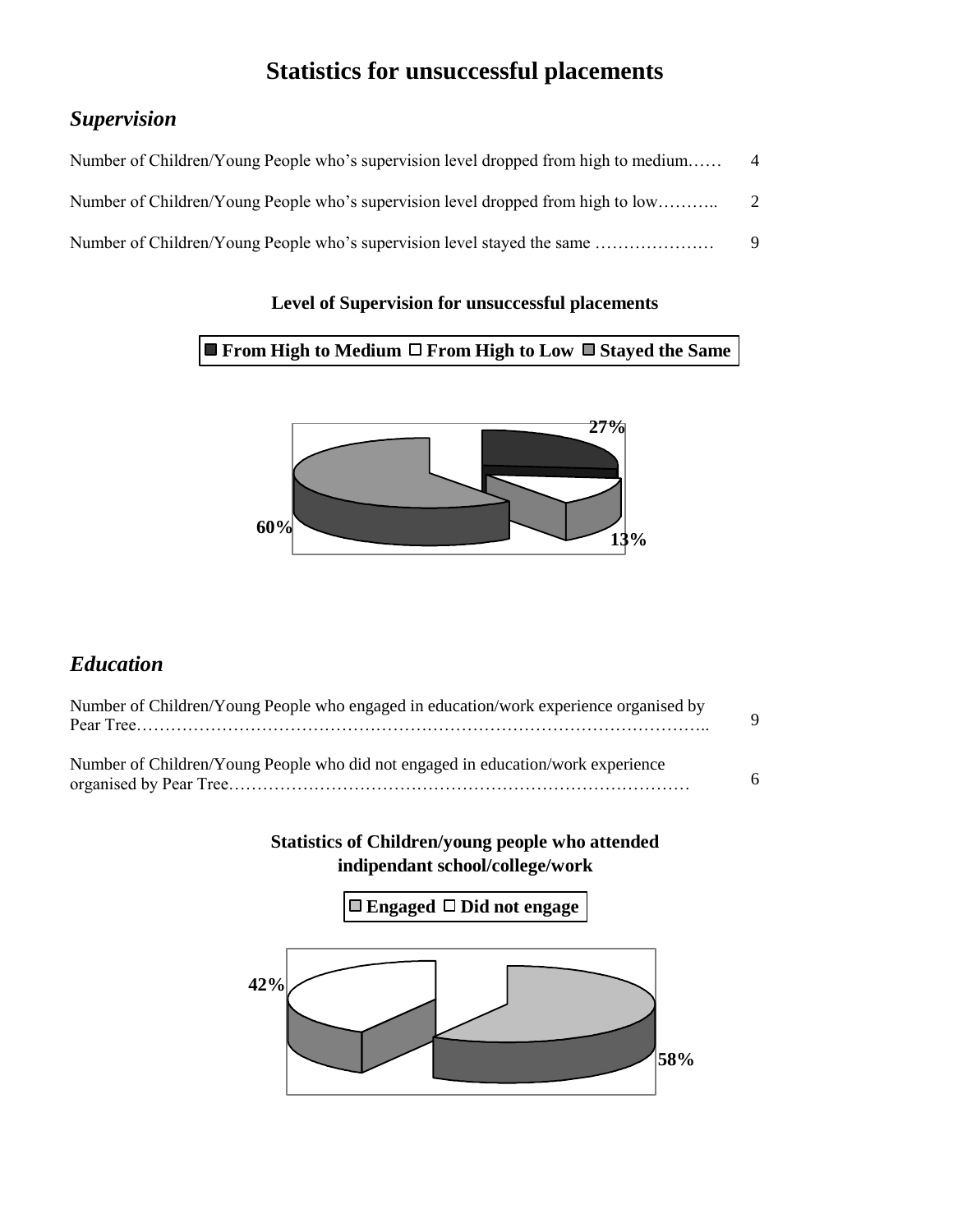| Number of Children/Young People whilst at Pear Tree attended College/Work/School         |    |
|------------------------------------------------------------------------------------------|----|
| Number of Children/Young People whilst at Pear Tree did not attended College/Work/School | 13 |

## **Statistics of Children/young people who attended indipendant school/college/work**

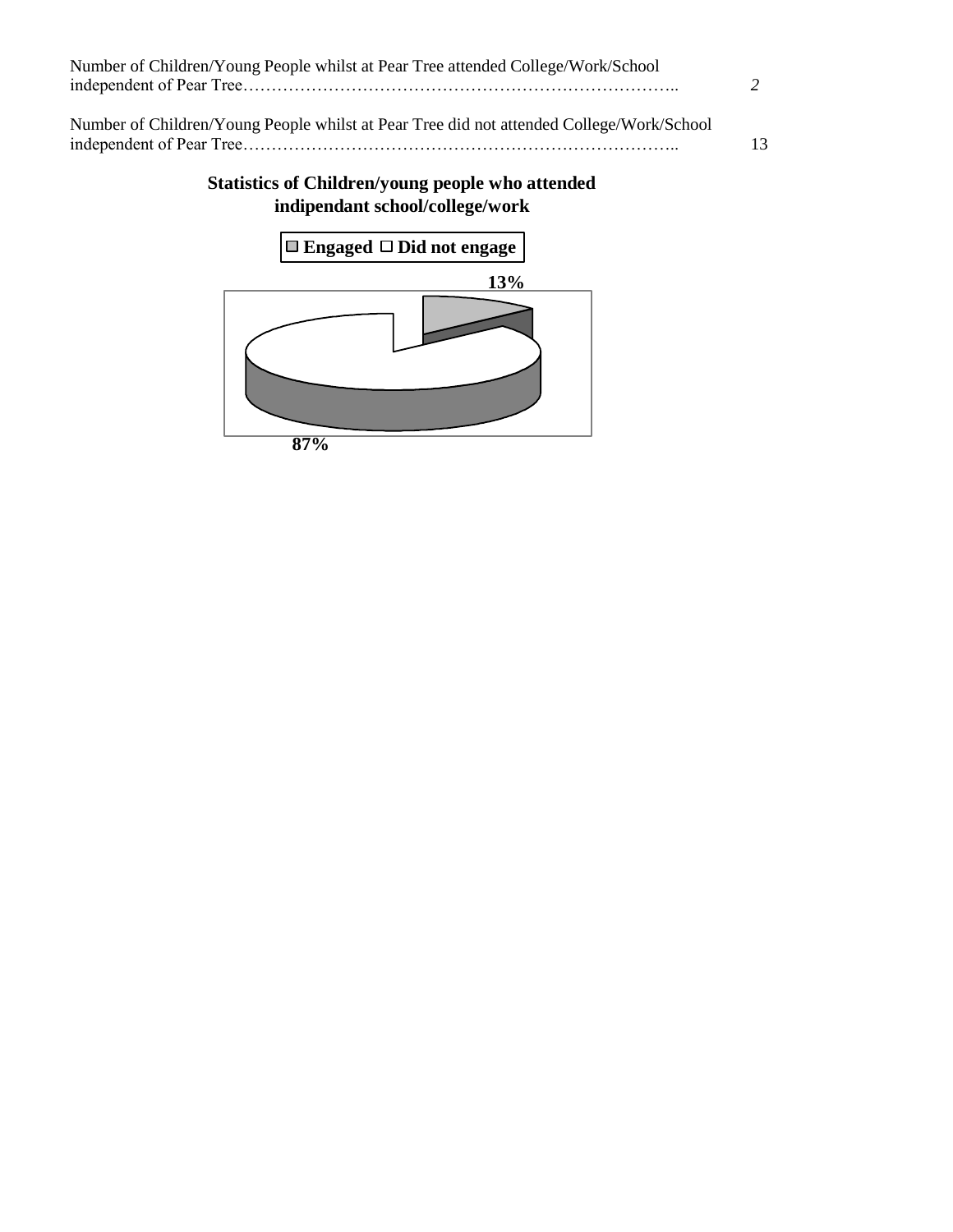## **Profiles of previous Children/Young People at Pear Tree Total Population**

# *Total Population*

| 14 |
|----|
|    |
| 19 |

### **Propfile of total population of previous residents**



## *Total Female Population*

| 13 |
|----|

| $\Box$ P $\Box$ S.R $\Box$ S.A |
|--------------------------------|
|--------------------------------|

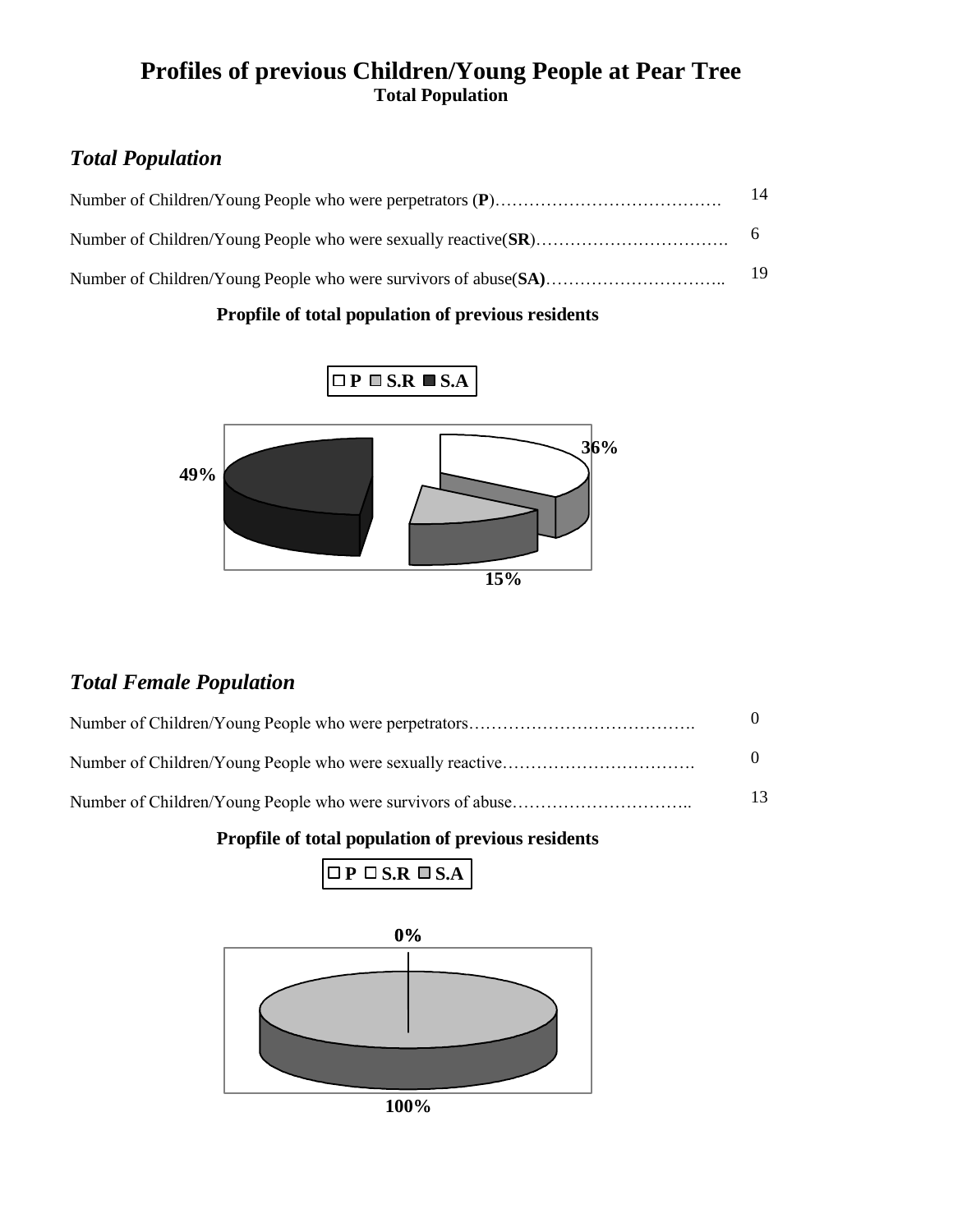# *Total Male Population*

| 14 |
|----|
| 6. |
| 6  |



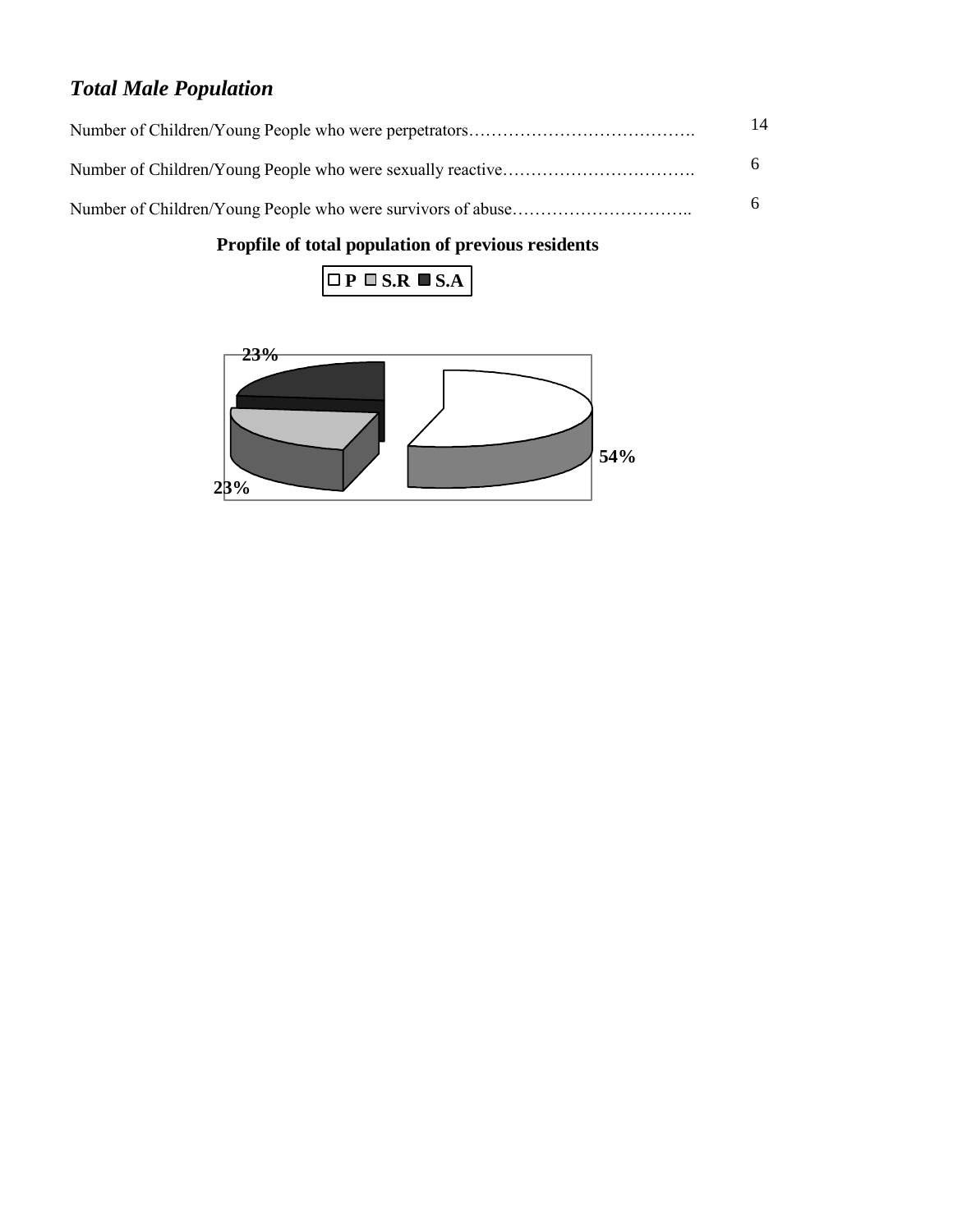## **Profiles of previous Children/Young People at Pear Tree Successful Placements**

## *Successful placements*

| 10 |
|----|
|    |
| 10 |

### **Propfile of successful placements**



## *Successful Females*

| 6 |
|---|

### **Propfile of successful placements**

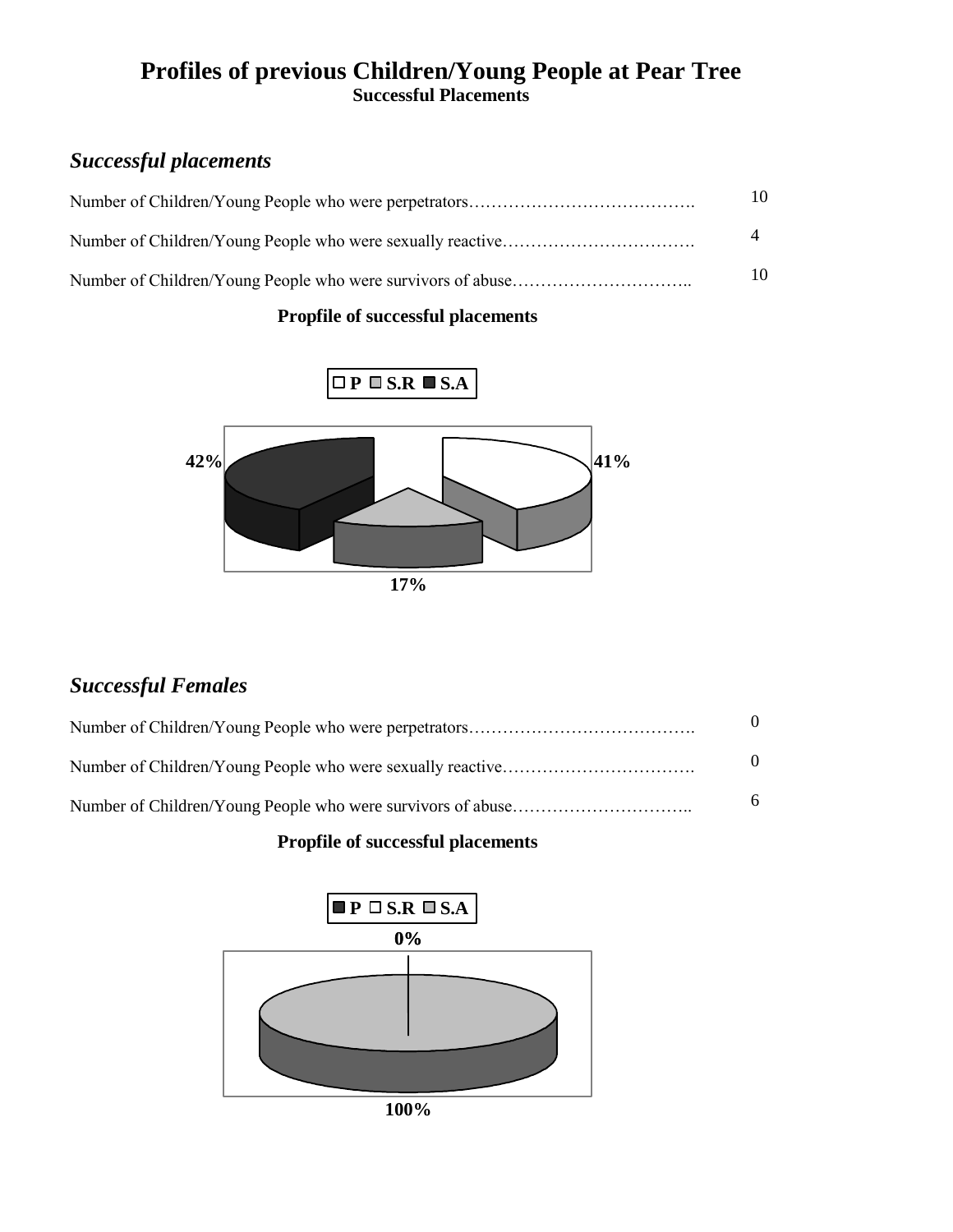# *Successful Males*

| 10 |
|----|
|    |
|    |

## **Propfile of successful placements**

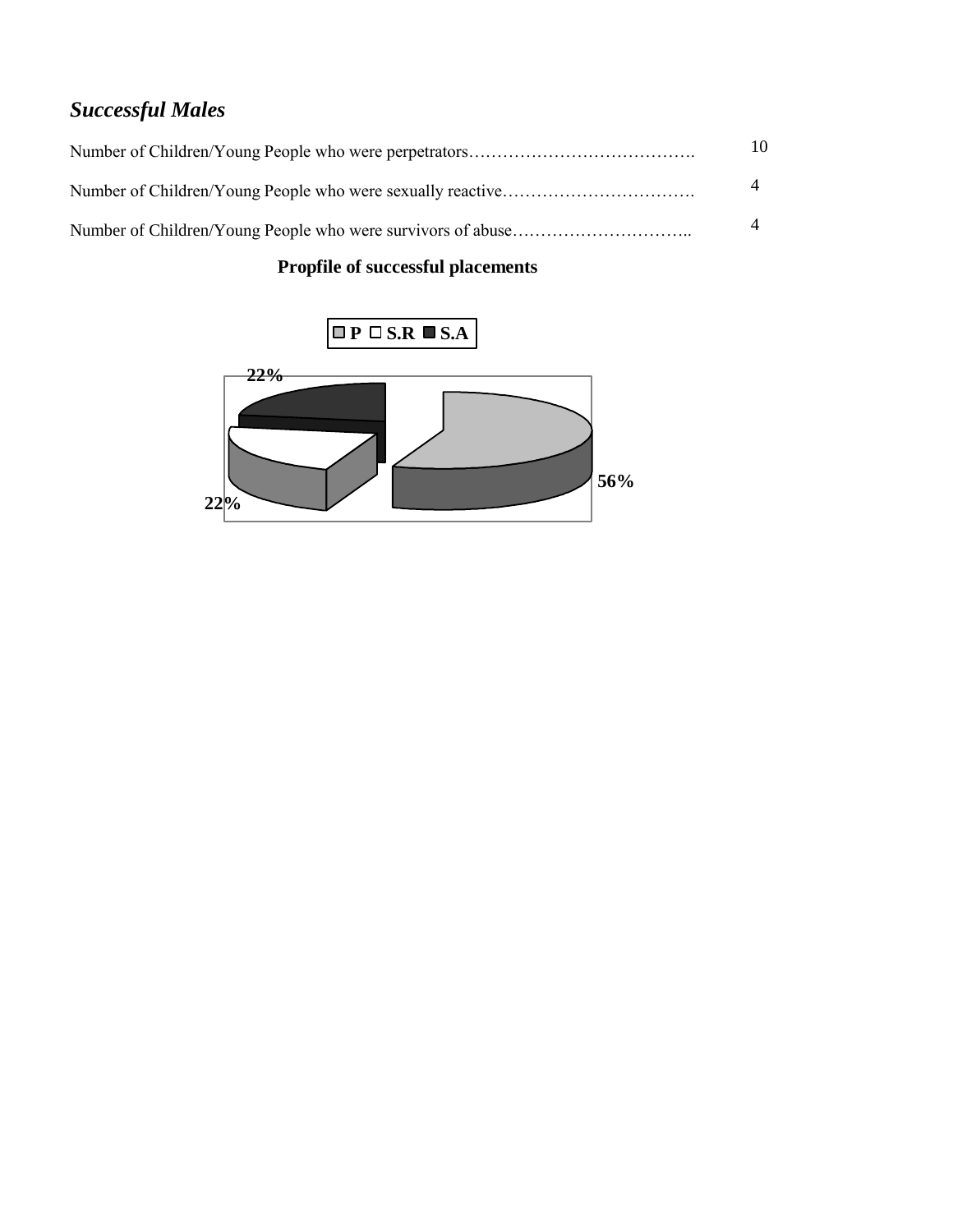## **Profiles of previous Children/Young People at Pear Tree** Uns**uccessful Placements**

## *Unsuccessful Placements*

| $\overline{4}$        |
|-----------------------|
| $\mathcal{D}_{\cdot}$ |
| 9                     |

### **Propfile of total population of previous residents**



## *Unsuccessful Females*